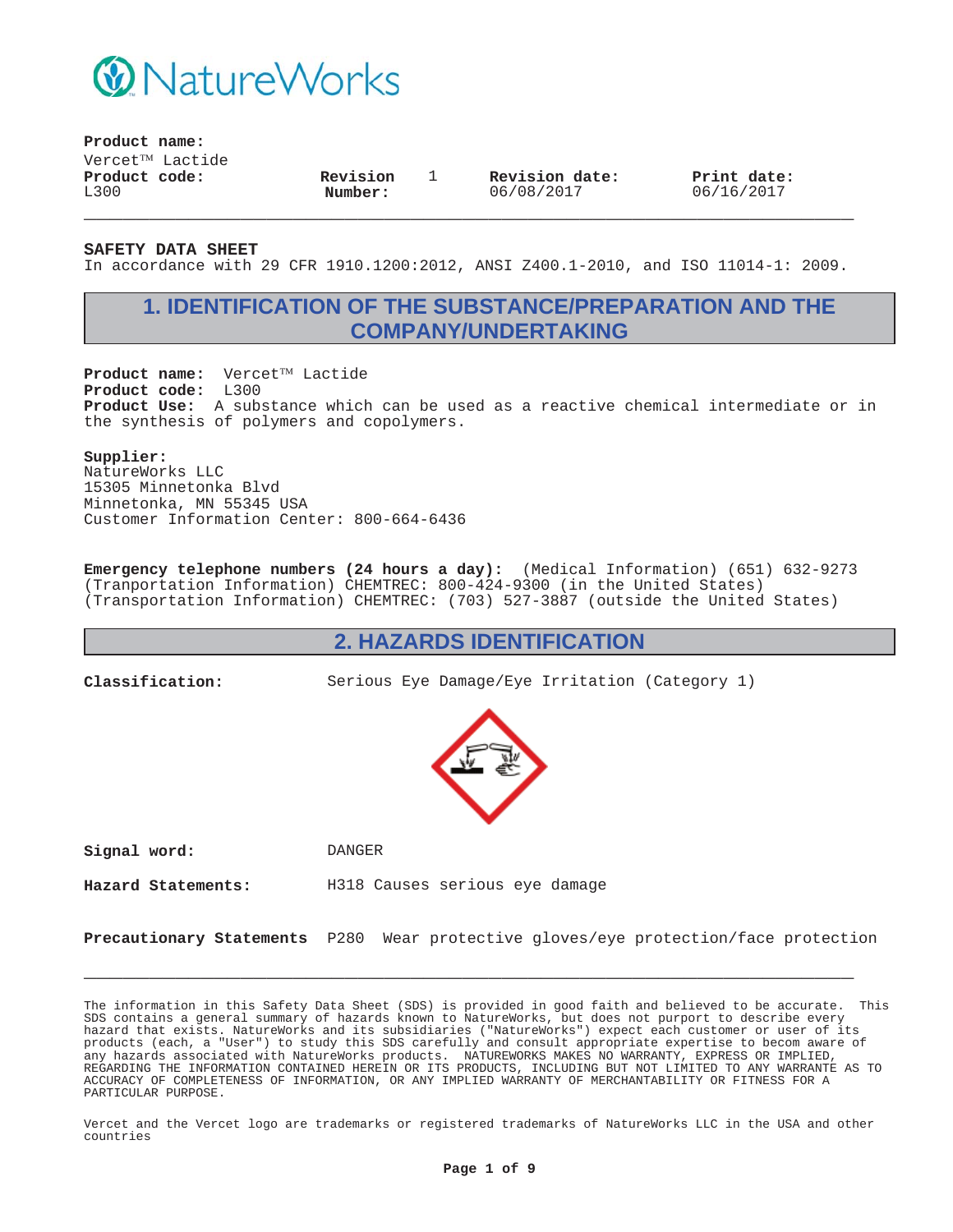

| Product name:         |                              |                    |                              |                           |
|-----------------------|------------------------------|--------------------|------------------------------|---------------------------|
|                       | Vercet <sup>TM</sup> Lactide |                    |                              |                           |
| Product code:<br>L300 |                              | Revision Number: 1 | Revision date:<br>06/08/2017 | Print date:<br>06/16/2017 |

IF IN EYES: Rinse caustiously with water for several minutes. Remove contact lenses, if present and easy to do. Continue rinsing.

**Potential health effects:** See Section 11 for more information

**Environmental precautions:**See Section 12 for more information

**Other Hazards:** Lactide, when in contact with moisture, hydrolyzes to form lactic acid. Lactic acid can cause severe irritation and possibly burns to tissue upon contact. Contact with eyes may cause severe irritation with corneal injury, which may result in permanent impairment of vision, even blindness.

# **3. COMPOSITION/INFORMATION ON INGREDIENTS**

| Chemical name and CAS    | Weight % | OSHA Exposure<br>Limits: | <b>ACGIH Exposure</b><br>Limits: |
|--------------------------|----------|--------------------------|----------------------------------|
| Lactide<br>$95 - 96 - 5$ | >90      | None                     | None                             |

All ingredients in quantities > 1.0% (0.1% for carcinogens) that are potentially hazardous per OSHA definitions.

# **4. FIRST AID MEASURES**

**Emergency telephone numbers (24 hours a day):** (Medical Information) (651) 632-9273

- (Tranportation Information) CHEMTREC: 800-424-9300 (in the United States)
- (Transportation Information) CHEMTREC: (703) 527-3887 (outside the United States)

**Eye contact:** Rinse immediately with plenty of water, also under the eyelids, for at least 15 minutes Remove any contact lenses if easy to do. Call a physician or Poison Control Center immediately.

**Skin contact:** Rinse immediately with plenty of water for at least 15 minutes. If symptoms persist, call a physician

**\_\_\_\_\_\_\_\_\_\_\_\_\_\_\_\_\_\_\_\_\_\_\_\_\_\_\_\_\_\_\_\_\_\_\_\_\_\_\_\_\_\_\_\_\_\_\_\_\_\_\_\_\_\_\_\_\_\_\_**

**Inhalation:** Move to fresh air. Consult a physician if symptoms persist.

The information in this Safety Data Sheet (SDS) is provided in good faith and believed to be accurate. This SDS contains a general summary of hazards known to NatureWorks, but does not purport to describe every hazard that exists. NatureWorks and its subsidiaries ("NatureWorks") expect each customer or user of its products (each, a "User") to study this SDS carefully and consult appropriate expertise to becom aware of any hazards associated with NatureWorks products. NATUREWORKS MAKES NO WARRANTY, EXPRESS OR IMPLIED, REGARDING THE INFORMATION CONTAINED HEREIN OR ITS PRODUCTS, INCLUDING BUT NOT LIMITED TO ANY WARRANTE AS TO ACCURACY OF COMPLETENESS OF INFORMATION, OR ANY IMPLIED WARRANTY OF MERCHANTABILITY OR FITNESS FOR A PARTICULAR PURPOSE.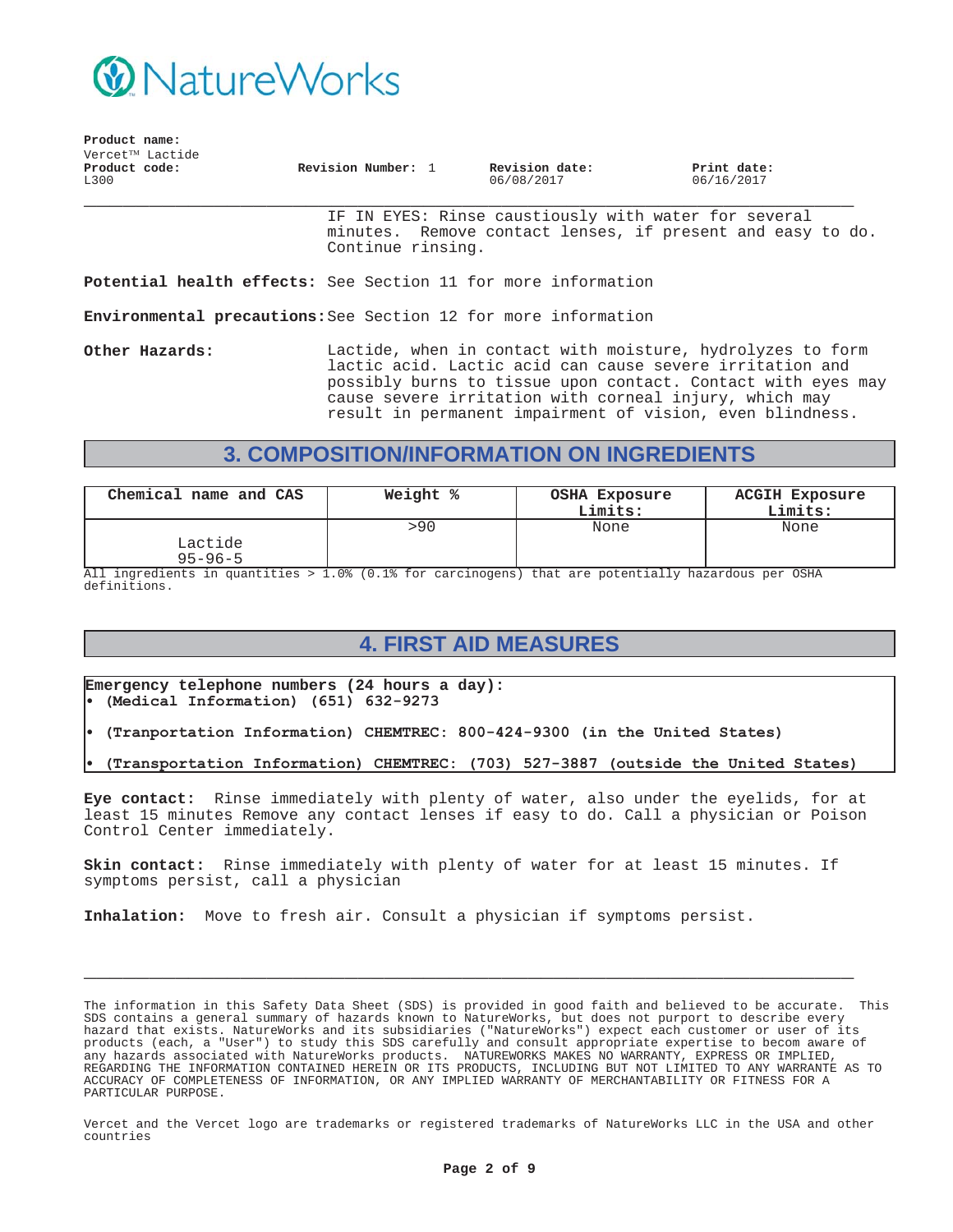

| Product name: |                 |                    |  |                |             |  |
|---------------|-----------------|--------------------|--|----------------|-------------|--|
|               | Vercet™ Lactide |                    |  |                |             |  |
| Product code: |                 | Revision Number: 1 |  | Revision date: | Print date: |  |
| L300          |                 |                    |  | 06/08/2017     | 06/16/2017  |  |

**\_\_\_\_\_\_\_\_\_\_\_\_\_\_\_\_\_\_\_\_\_\_\_\_\_\_\_\_\_\_\_\_\_\_\_\_\_\_\_\_\_\_\_\_\_\_\_\_\_\_\_\_\_\_\_\_\_\_\_ Ingestion:** If swallowed, DO NOT induce vomiting. Call a physician or poison control center immediately. Rinse mouth with plenty of water. If victim is fully conscious, give a small glass of water. NEVER give anything by mouth to an unconsious person.

**Notes to physician:** No specific antidote. Supportive care. Treatment based on judgement of the physician in response to the reaction of the patient.

### **5. FIRE-FIGHTING MEASURES**

**Flammability: Autoignition temperature:** Not determined

**Flammability Limits in Air: Flammable limits in air - lower (%):** Not determined **Flammable limits in air - upper (%):** Not determined

**Suitable extinguishing media:** Carbon dioxide (CO2), Dry chemical, Foam, Water fog, Fine spray, Alcohol resistant foams are preferred if available. General-purpose synthetic foams (including AFFF) or protein foams may function, but much less effectively.

**Unsuitable extinguishing media** Do not use a solid water stream as it may scatter and spread fire

**Special protective equipment for firefighters:** As in any fire, wear self-contained breathing apparatus pressure-demand, MSHA/NIOSH (approved or equivalent) and full protective gear. Evacuate area and fight fire from a safe distance. Avoid eye and skin contact with this material. If contact is likely, change to full chemical resistant clothing with SCBA.

**Under fire conditions:** Water mist may be used to cool closed containers

### **6. ACCIDENTAL RELEASE MEASURES**

**Personal precautions:** Use personal protective equipment. See Section 8. Sweep up to prevent slipping hazard. Avoid dust formation. Avoid contact with skin and eyes. Avoid breathing vapors or mists. Isolate the spill area. Remove personnel from immediate area until material has cooled, either naturally or after soaking with an inert absorbent (e.g. vermiculite). Use with proper personal protective equipment (see Section 8). Ensure adequate ventilation. Avoid contact with eyes.

**Environmental precautions:** Do not allow material to contaminate ground water system.

**\_\_\_\_\_\_\_\_\_\_\_\_\_\_\_\_\_\_\_\_\_\_\_\_\_\_\_\_\_\_\_\_\_\_\_\_\_\_\_\_\_\_\_\_\_\_\_\_\_\_\_\_\_\_\_\_\_\_\_**

The information in this Safety Data Sheet (SDS) is provided in good faith and believed to be accurate. This SDS contains a general summary of hazards known to NatureWorks, but does not purport to describe every hazard that exists. NatureWorks and its subsidiaries ("NatureWorks") expect each customer or user of its products (each, a "User") to study this SDS carefully and consult appropriate expertise to becom aware of any hazards associated with NatureWorks products. NATUREWORKS MAKES NO WARRANTY, EXPRESS OR IMPLIED, REGARDING THE INFORMATION CONTAINED HEREIN OR ITS PRODUCTS, INCLUDING BUT NOT LIMITED TO ANY WARRANTE AS TO ACCURACY OF COMPLETENESS OF INFORMATION, OR ANY IMPLIED WARRANTY OF MERCHANTABILITY OR FITNESS FOR A PARTICULAR PURPOSE.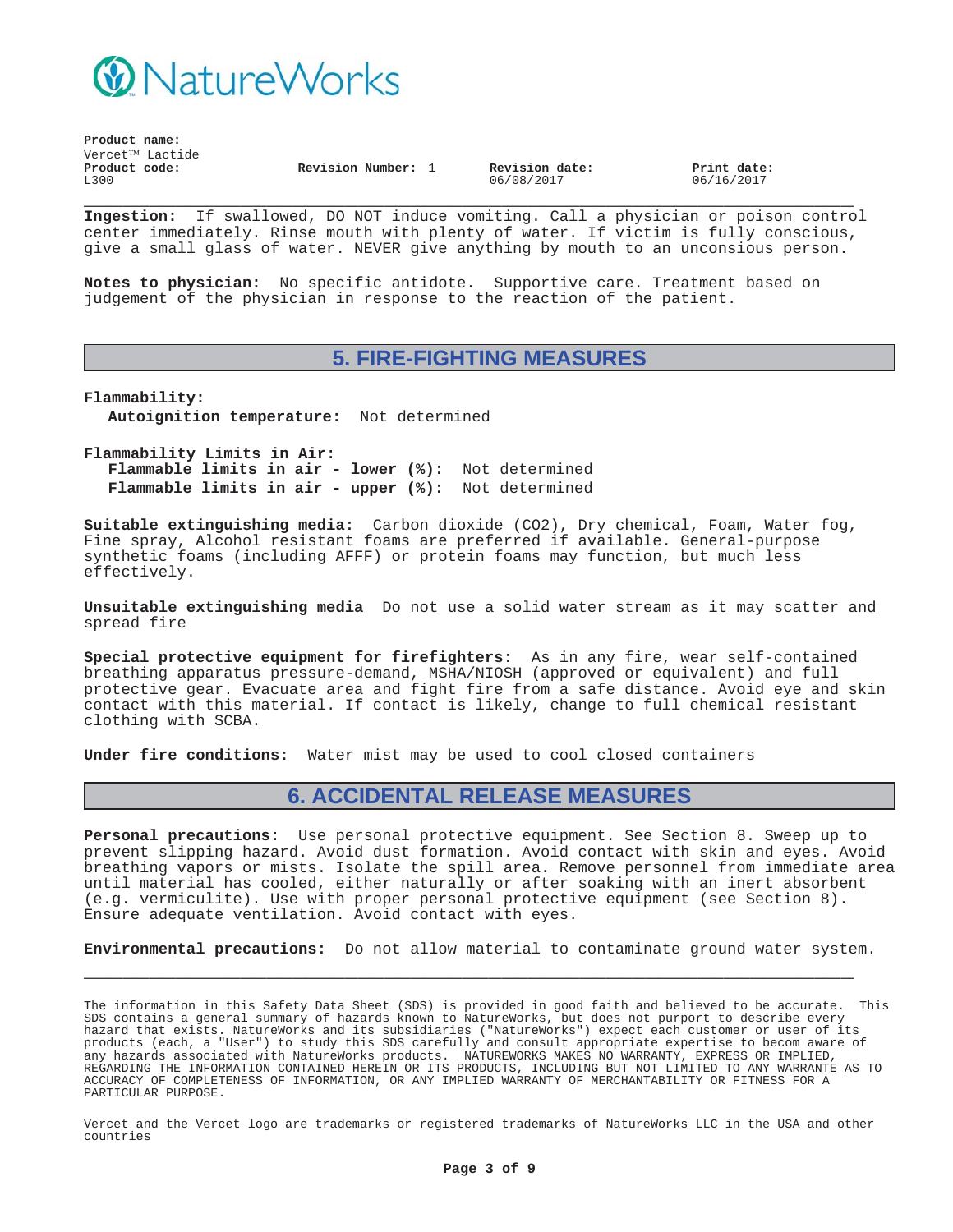

**Product name:**

| rioque name:    |                    |                |             |
|-----------------|--------------------|----------------|-------------|
| Vercet™ Lactide |                    |                |             |
| Product code:   | Revision Number: 1 | Revision date: | Print date: |
| L300            |                    | 06/08/2017     | 06/16/2017  |

**\_\_\_\_\_\_\_\_\_\_\_\_\_\_\_\_\_\_\_\_\_\_\_\_\_\_\_\_\_\_\_\_\_\_\_\_\_\_\_\_\_\_\_\_\_\_\_\_\_\_\_\_\_\_\_\_\_\_\_** Do not flush into surface water or sanitary sewer system

**Methods for cleaning up:** Sweep up and shovel into suitable containers for disposal. Avoid dust generation. Protect from water. Where possible, allow molten material to solidify naturally. Soak up with inert absorbent material, if needed or preferred. Allow material to solidify, and scrape up. If material has been exposed to water and hydrolysis has occured neutralize material with a basic absorbent. See Section 13 for more information.

### **7. HANDLING AND STORAGE**

**Safe handling advice:** Avoid contact with skin, eyes and clothing. Workers should be protected from the possibility of contact with molten material during fabrication. Avoid dust formation.

**Storage:** Recommended pumping and storage temperature is 212F (100C). Product may become a solid at temperatures below (80C). Keep containers tightly closed in a dry, cool and well-ventilated place Keep contents under a nitrogen atmosphere.

## **8. EXPOSURE CONTROLS/PERSONAL PROTECTION**

#### **Exposure Control:**

**Engineering measures:** Ensure adequate ventilation. Provide appropriate exhaust ventilation at machinery and at places where dust can be generated.

**Exposure limits:** This material can generate Particulates Not Otherwise Classifiable (PNOC). The Occupational Safety and Health Administration (OSHA) PEL/TWA for PNOC is 15  $mg/m<sup>3</sup>$  for total dust and 5 mg/m<sup>3</sup> for the respirable fraction. The American Conference of Governmental Industrial Hygienists (ACGIH) TLV/TWA for PNOC is 10 mg/m3 for inhalable particulates and  $3 \text{ mg/m}^3$  for respirable particulates.

#### **Personal protective equipment:**

**Eye protection:** Goggles Face-shield. Safety glasses with side-shields.

**Skin and body protection:** Impervious clothing Selection of specific items such as faceshield, gloves, boots, apron or full-body suit will depend on operation.

The information in this Safety Data Sheet (SDS) is provided in good faith and believed to be accurate. This SDS contains a general summary of hazards known to NatureWorks, but does not purport to describe every hazard that exists. NatureWorks and its subsidiaries ("NatureWorks") expect each customer or user of its products (each, a "User") to study this SDS carefully and consult appropriate expertise to becom aware of any hazards associated with NatureWorks products. NATUREWORKS MAKES NO WARRANTY, EXPRESS OR IMPLIED, REGARDING THE INFORMATION CONTAINED HEREIN OR ITS PRODUCTS, INCLUDING BUT NOT LIMITED TO ANY WARRANTE AS TO ACCURACY OF COMPLETENESS OF INFORMATION, OR ANY IMPLIED WARRANTY OF MERCHANTABILITY OR FITNESS FOR A PARTICULAR PURPOSE.

**\_\_\_\_\_\_\_\_\_\_\_\_\_\_\_\_\_\_\_\_\_\_\_\_\_\_\_\_\_\_\_\_\_\_\_\_\_\_\_\_\_\_\_\_\_\_\_\_\_\_\_\_\_\_\_\_\_\_\_**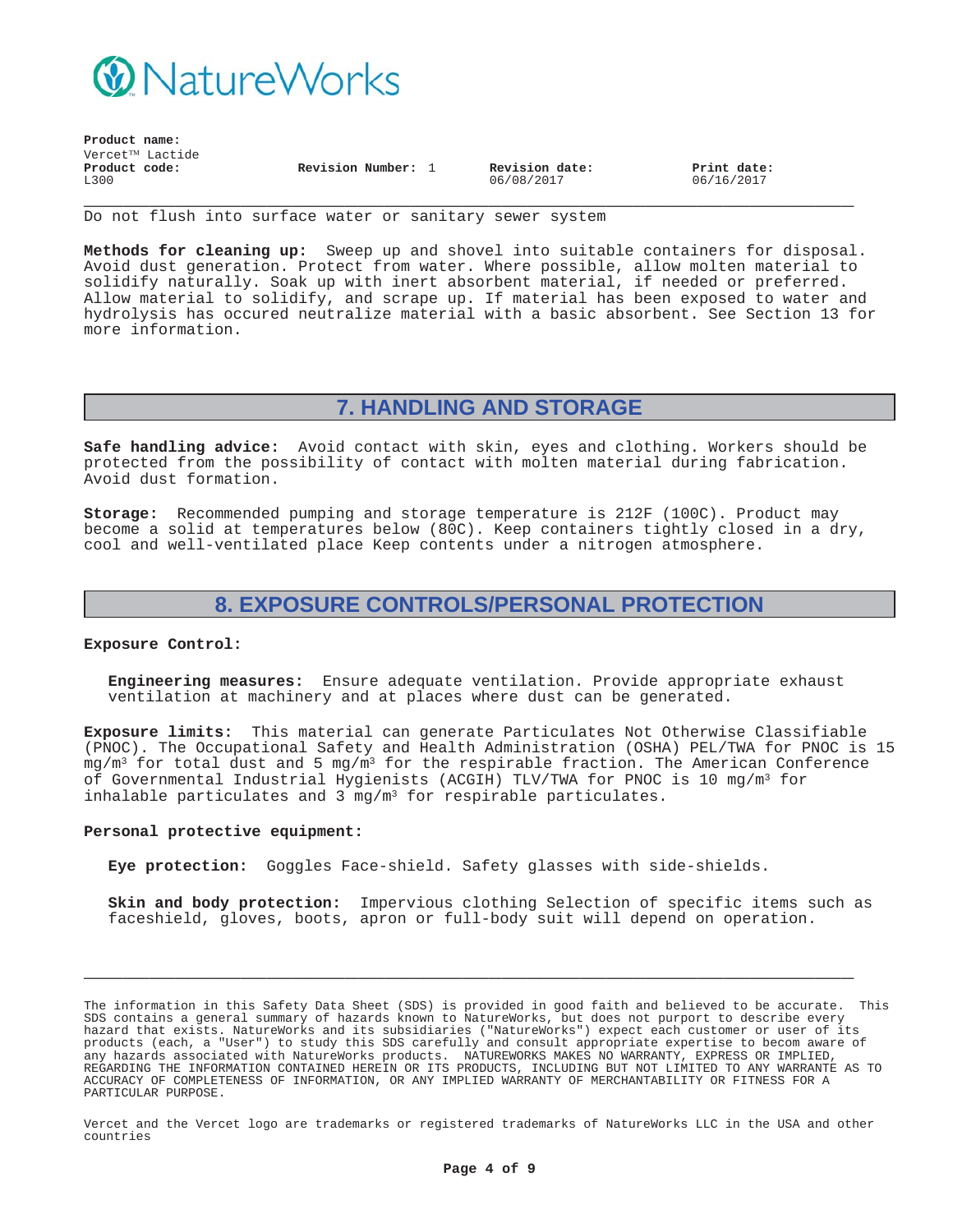

|               | Product name:                |                    |                |             |
|---------------|------------------------------|--------------------|----------------|-------------|
| Product code: | Vercet <sup>TM</sup> Lactide | Revision Number: 1 | Revision date: | Print date: |
| L300          |                              |                    | 06/08/2017     | 06/16/2017  |

**Respiratory protection:** Use with approved air purifying respirator if handling at elevated temperatures. Consult an industrial hygiene professional prior to respirator selection and use. Use a postive-pressure air supplied respirator if there is any potential for an uncontrolled release, exposure levels are not known, or any other circumstances where air-purifying respirators may not provide adequate protection. WARNING: Air purifying respirators do not protect workers in oxygen-deficient atmospheres.

**Hand protection:** Preventive skin protection. Contact glove manufacturer for specific glove information.

**Hygiene measures:** Eye wash fountain should be located in immediate work area. Handle in accordance with good industrial hygiene and safety practice Keep working clothes separately

### **9. PHYSICAL AND CHEMICAL PROPERTIES**

**Physical state:** Solid, Liquid<br> **Appearance:** Typically a w Typically a white waxy crystalline solid at room temperature<br>White Color:<br>Odor: **Odor:** Acrid odor. **pH:**<br> **Vapor pressure:** Not determined<br>
Not determined **Vapor pressure:** Not determined<br> **Vapor density:** Not determined **Vapor density:** Not determined<br> **Evaporation rate:** Not determined **Evaporation rate: Partition Coefficient (n-octanol/water)** Not determined **Density:** No data available **Decomposition temperature:** Not determined **Boiling point / boiling range:** 482-500F (250-260C) **Melting point / melting range:** 203F (95C) **Autoignition temperature:** Not determined **Freezing point °C** Not determined **Flash point:** 150C **Flammability:** No information available **Flammability Limits in Air:** No information available Water solubility: **Solubility:** No information available **Other Standards:** None

# **10. STABILITY AND REACTIVITY**

**\_\_\_\_\_\_\_\_\_\_\_\_\_\_\_\_\_\_\_\_\_\_\_\_\_\_\_\_\_\_\_\_\_\_\_\_\_\_\_\_\_\_\_\_\_\_\_\_\_\_\_\_\_\_\_\_\_\_\_**

The information in this Safety Data Sheet (SDS) is provided in good faith and believed to be accurate. This SDS contains a general summary of hazards known to NatureWorks, but does not purport to describe every hazard that exists. NatureWorks and its subsidiaries ("NatureWorks") expect each customer or user of its products (each, a "User") to study this SDS carefully and consult appropriate expertise to becom aware of any hazards associated with NatureWorks products. NATUREWORKS MAKES NO WARRANTY, EXPRESS OR IMPLIED, REGARDING THE INFORMATION CONTAINED HEREIN OR ITS PRODUCTS, INCLUDING BUT NOT LIMITED TO ANY WARRANTE AS TO ACCURACY OF COMPLETENESS OF INFORMATION, OR ANY IMPLIED WARRANTY OF MERCHANTABILITY OR FITNESS FOR A PARTICULAR PURPOSE.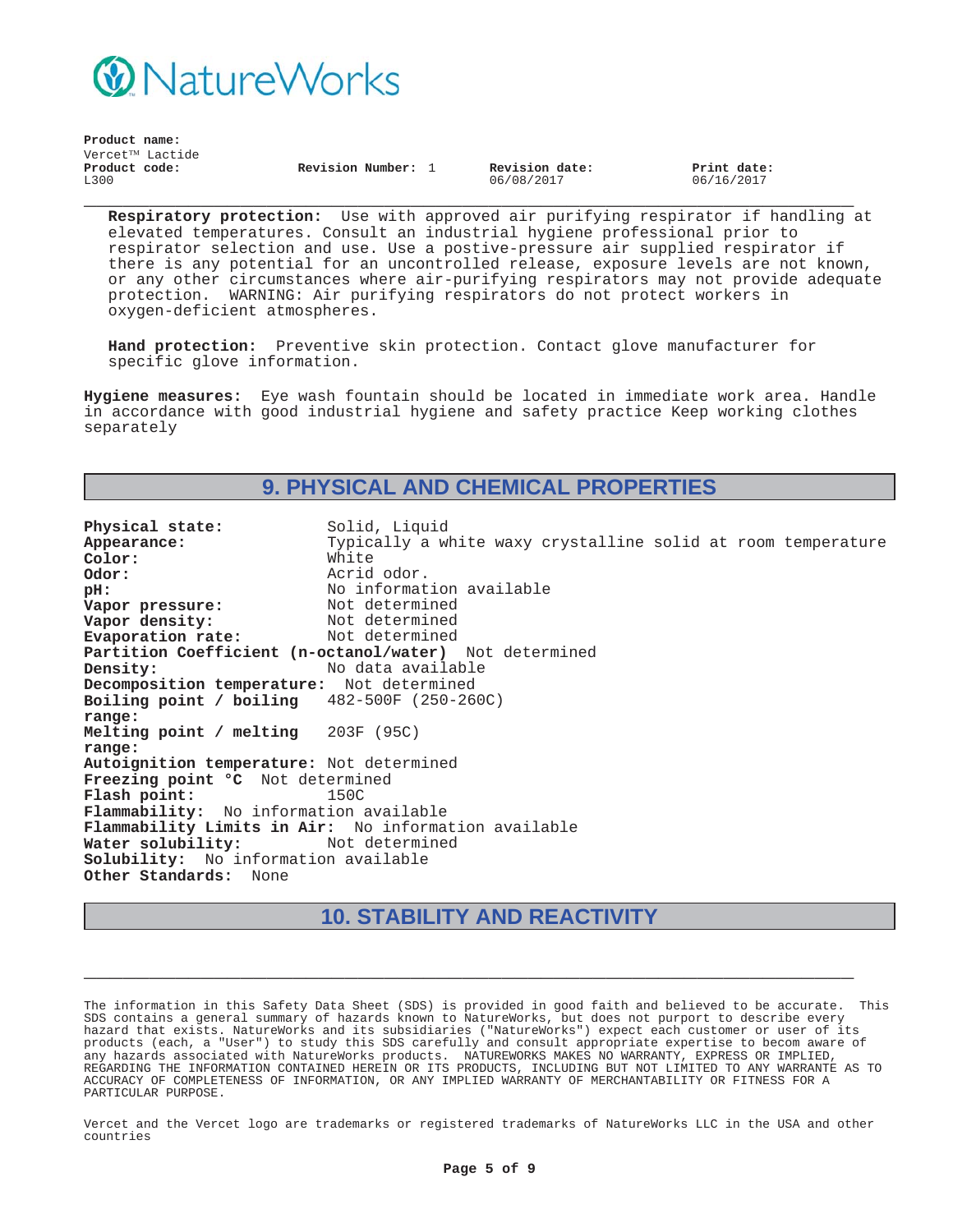

**Product name:**  $\texttt{Vercet}^{\texttt{TM}}$  Lactide **\_\_\_\_\_\_\_\_\_\_\_\_\_\_\_\_\_\_\_\_\_\_\_\_\_\_\_\_\_\_\_\_\_\_\_\_\_\_\_\_\_\_\_\_\_\_\_\_\_\_\_\_\_\_\_\_\_\_\_ Product code:** L300 **Revision Number:** 1 **Revision date:** 06/08/2017 **Print date:** 06/16/2017

**Chemical stability:** Hygroscopic. Stable under recommended storage conditions.

**Conditions to avoid:** Temperatures above 440F (230C). Exposure to moisture. Heat Generation of gas during decomposition can cause pressure in closed systems.

**Materials to avoid:** Strong bases, Oxidizing agents, Nitric acid, Hydrofluoric acid

**Hazardous decomposition products:** Carbon dioxide, Carbon monoxide (CO), Aldehydes, Organic acids

**Polymerization:** Polymerization can occur. At elevated temperatures organometallic compounds, nitric acid and hydrofluoric acid can catalyze polymerization.

### **11. TOXICOLOGICAL INFORMATION**

**Acute toxicity:** Lactide caused adverse effects to the gastrointestinal system and kidneys in animal studies.

**Local effects:** Lactide, when in contact with moisture, hydrolyzes to form lactic acid. Lactic acid can cause severe irritation and possibly burns to tissue upon contact. Risk of serious damage to eyes Severe eye irritation May cause skin irritation Irritating to respiratory system

**Specific effects:** Inhalation may provoke the following symptoms:, Lung irritation, Severe shortness of breath, Difficulty in breathing, Ingestion may provoke the following symptoms:, Nausea, Diarrhoea, Vomiting.

**Mutagenic effects:** Tests on bacterial or mammalian cell cultures did not show mutagenic effects. Did not show mutagenic effects in animal experiments

**Reproductive toxicity:** No data is available on the product itself.

**Carcinogenic effects:** No data is available on the product itself.

**Target organ effects:** In animals, effects have been reported on the following organs following ingestion: stomach, kidneys.

**\_\_\_\_\_\_\_\_\_\_\_\_\_\_\_\_\_\_\_\_\_\_\_\_\_\_\_\_\_\_\_\_\_\_\_\_\_\_\_\_\_\_\_\_\_\_\_\_\_\_\_\_\_\_\_\_\_\_\_**

**Skin:** LD50/dermal/rabbit > 2000 mg/kg

The information in this Safety Data Sheet (SDS) is provided in good faith and believed to be accurate. This SDS contains a general summary of hazards known to NatureWorks, but does not purport to describe every hazard that exists. NatureWorks and its subsidiaries ("NatureWorks") expect each customer or user of its products (each, a "User") to study this SDS carefully and consult appropriate expertise to becom aware of any hazards associated with NatureWorks products. NATUREWORKS MAKES NO WARRANTY, EXPRESS OR IMPLIED, REGARDING THE INFORMATION CONTAINED HEREIN OR ITS PRODUCTS, INCLUDING BUT NOT LIMITED TO ANY WARRANTE AS TO ACCURACY OF COMPLETENESS OF INFORMATION, OR ANY IMPLIED WARRANTY OF MERCHANTABILITY OR FITNESS FOR A PARTICULAR PURPOSE.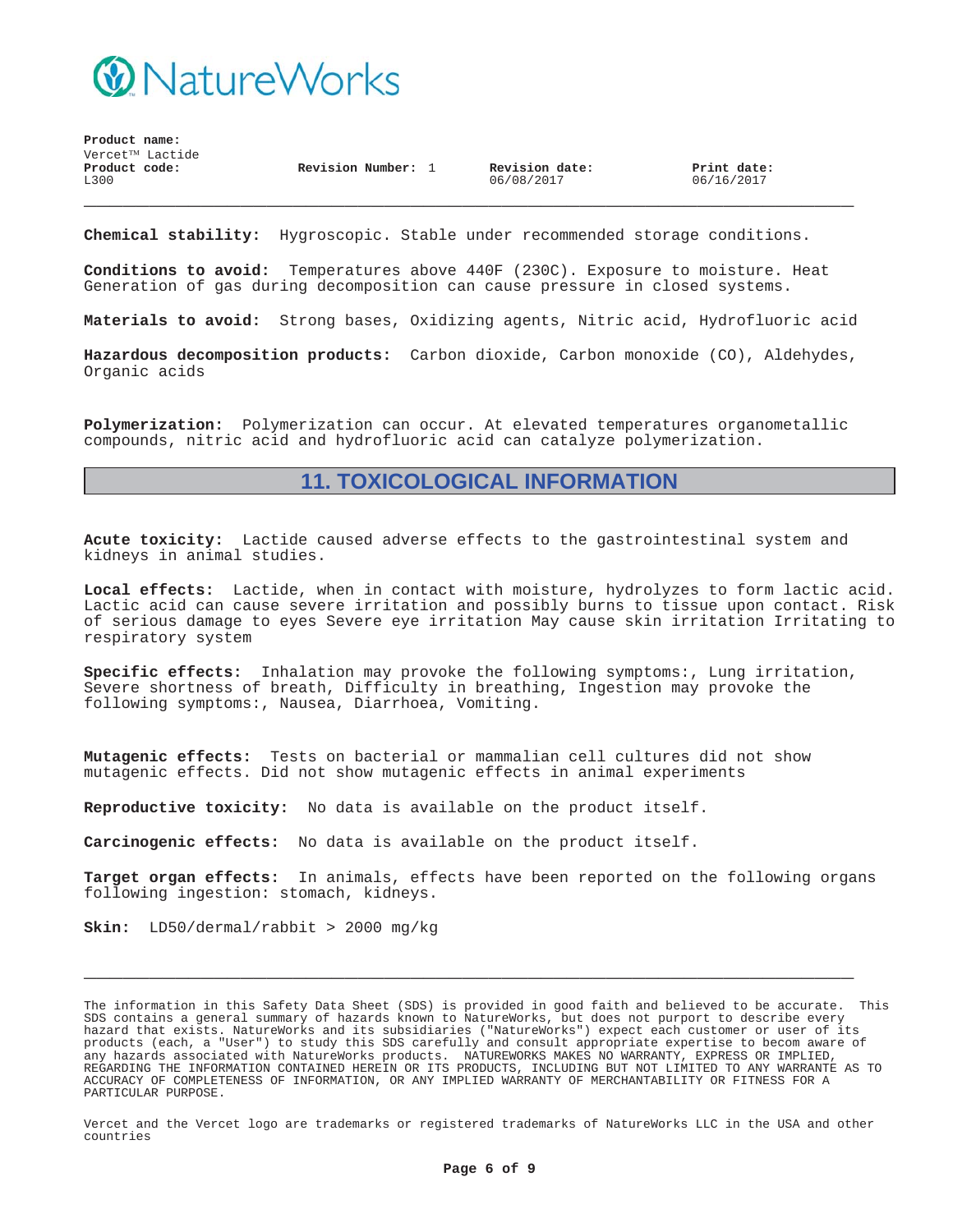

**Product name:**  $Vercet^{TM}$  Lactide **Product code:** L300 **Revision Number:** 1 **Revision date:**

06/08/2017

**Print date:** 06/16/2017

**\_\_\_\_\_\_\_\_\_\_\_\_\_\_\_\_\_\_\_\_\_\_\_\_\_\_\_\_\_\_\_\_\_\_\_\_\_\_\_\_\_\_\_\_\_\_\_\_\_\_\_\_\_\_\_\_\_\_\_ Ingestion:** LD50/ oral/ rat > 5000 mg/kg

# **12. ECOLOGICAL INFORMATION**

**Ecotoxicity effects:** No data available

**Persistence and degradability:** No data available

**Bioaccumulation:** The bioconcentration factor (BCF) is less than 100 (low potential for bioconcentration).

**Mobility:** Estimated log octanol-water partition coefficient (Kow) is 1.65. Estimated Koc is 50 (very mobile in soils). Estimated Henrys Law Constant is 1.22 x 10-5 atm-m3/mole (more likely to partition into water than air).

# **13. DISPOSAL CONSIDERATIONS**

#### **Waste from residues / unused products:**

Waste disposal must be in accordance with appropriate Federal, State, and local regulations. This product, if unaltered by use, may be disposed of by treatment at a permitted facility or as advised by your local hazardous waste regulatory authority. Residue from fires extinguished with this material may be hazardous.

THE COMPANY HAS NO CONTROL OVER THE MANAGEMENT PRACTICES OR MANUFACTURING PROCESSES OF PARTIES HANDLING OR USING THIS MATERIAL. THE INFORMATION PRESENTED HERE PERTAINS ONLY TO THE PRODUCT AS SHIPPED IN ITS INTENDED CONDITION

### **14. TRANSPORT INFORMATION**

**U.S. Department of Transportation (DOT): Proper shipping name:** This product is not regulated when shipped at room temperature. **Hazard class:** Not regulated **Packing group:** None **Hazardous substances (RQ):** None

**IMDG:**

**Proper shipping name:** This product is not regulated when shipped at room temperature.

**\_\_\_\_\_\_\_\_\_\_\_\_\_\_\_\_\_\_\_\_\_\_\_\_\_\_\_\_\_\_\_\_\_\_\_\_\_\_\_\_\_\_\_\_\_\_\_\_\_\_\_\_\_\_\_\_\_\_\_**

The information in this Safety Data Sheet (SDS) is provided in good faith and believed to be accurate. This SDS contains a general summary of hazards known to NatureWorks, but does not purport to describe every hazard that exists. NatureWorks and its subsidiaries ("NatureWorks") expect each customer or user of its products (each, a "User") to study this SDS carefully and consult appropriate expertise to becom aware of any hazards associated with NatureWorks products. NATUREWORKS MAKES NO WARRANTY, EXPRESS OR IMPLIED, REGARDING THE INFORMATION CONTAINED HEREIN OR ITS PRODUCTS, INCLUDING BUT NOT LIMITED TO ANY WARRANTE AS TO ACCURACY OF COMPLETENESS OF INFORMATION, OR ANY IMPLIED WARRANTY OF MERCHANTABILITY OR FITNESS FOR A PARTICULAR PURPOSE.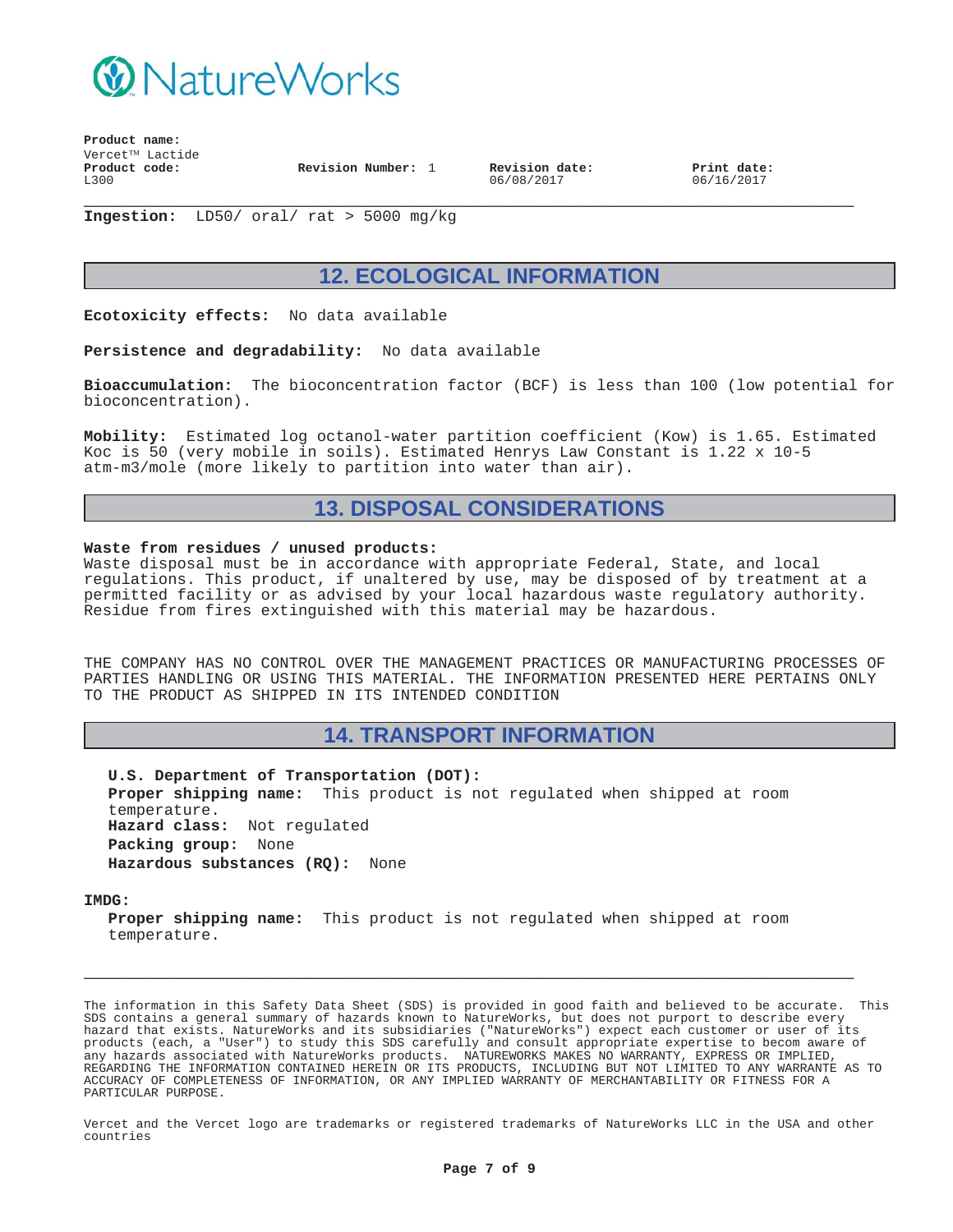

**Product name:**  $Vercet^{TM}$  Lactide **Product code:** L300

**Revision Number:** 1 **Revision date:**

06/08/2017

**Print date:** 06/16/2017

**Hazard class:** Not regulated **UN/Id No.:** None **Packing group:** None

**ICAO/IATA:**

**Proper shipping name:** This product is not regulated when shipped at room temperature. **Hazard Class:** Not regulated **UN-No.:** None **Packing group:** None

**\_\_\_\_\_\_\_\_\_\_\_\_\_\_\_\_\_\_\_\_\_\_\_\_\_\_\_\_\_\_\_\_\_\_\_\_\_\_\_\_\_\_\_\_\_\_\_\_\_\_\_\_\_\_\_\_\_\_\_**

**15. REGULATORY INFORMATION**

(not meant to be all inclusive - selective regulations represented)

Regulatory requirements are subject to change and may differ between locations. It is the User's responsibility to ensure that all activities comply with all federal, state or provincial and locals laws and regulations. The following specific information is made for the purpose of complying with numerous national, federal, state or provincial, and local laws and regulations. See other sections for health and safety information.

#### **U.S. REGULATIONS**

**TSCA Inventory List:** Listed

**STATE REGULATIONS**

**California Proposition 65 -** Not Listed

**INTERNATIONAL INVENTORIES**

**Canada NDSL Inventory List :** Listed **REACH/EU EINECS List :** Listed **Japanese inventory (ENCS):**Listed **Korean chemical inventory:** Listed **China inventory of existing chemical substances list :** Not Listed

# **16. OTHER INFORMATION INCLUDING INFORMATION ON PREPARATION AND REVISION OF THE SDS**

**\_\_\_\_\_\_\_\_\_\_\_\_\_\_\_\_\_\_\_\_\_\_\_\_\_\_\_\_\_\_\_\_\_\_\_\_\_\_\_\_\_\_\_\_\_\_\_\_\_\_\_\_\_\_\_\_\_\_\_**

The information in this Safety Data Sheet (SDS) is provided in good faith and believed to be accurate. This SDS contains a general summary of hazards known to NatureWorks, but does not purport to describe every hazard that exists. NatureWorks and its subsidiaries ("NatureWorks") expect each customer or user of its products (each, a "User") to study this SDS carefully and consult appropriate expertise to becom aware of any hazards associated with NatureWorks products. NATUREWORKS MAKES NO WARRANTY, EXPRESS OR IMPLIED, REGARDING THE INFORMATION CONTAINED HEREIN OR ITS PRODUCTS, INCLUDING BUT NOT LIMITED TO ANY WARRANTE AS TO ACCURACY OF COMPLETENESS OF INFORMATION, OR ANY IMPLIED WARRANTY OF MERCHANTABILITY OR FITNESS FOR A PARTICULAR PURPOSE.